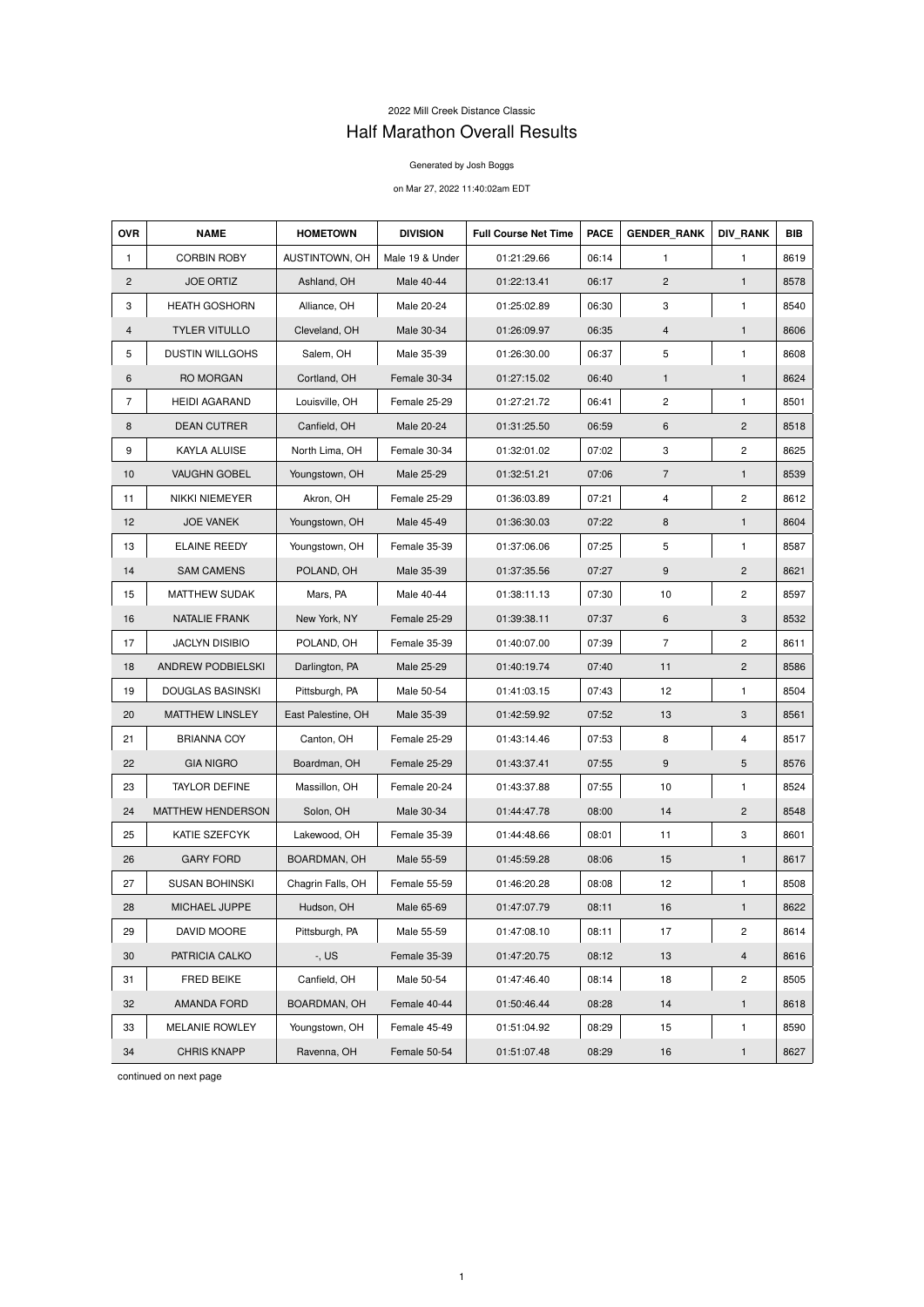continued from previous page

| <b>OVR</b> | <b>NAME</b>             | <b>HOMETOWN</b>       | <b>DIVISION</b> | <b>Full Course Net Time</b> | <b>PACE</b> | <b>GENDER RANK</b> | <b>DIV RANK</b>           | <b>BIB</b> |
|------------|-------------------------|-----------------------|-----------------|-----------------------------|-------------|--------------------|---------------------------|------------|
| 35         | <b>ALEX MCCASKEY</b>    | Warren, OH            | Male 35-39      | 01:51:46.09                 | 08:32       | 19                 | 4                         | 8567       |
| 36         | <b>BROOKE GHILANI</b>   | Alliance, OH          | Female 30-34    | 01:52:16.64                 | 08:35       | 17                 | $\sqrt{3}$                | 8537       |
| 37         | COLIN COOPER            | Chagrin Falls, OH     | Male 60-64      | 01:54:12.06                 | 08:44       | 20                 | $\mathbf{1}$              | 8515       |
| 38         | <b>MARK SWIHART</b>     | Williamsville, NY     | Male 50-54      | 01:54:40.19                 | 08:46       | 21                 | $\ensuremath{\mathsf{3}}$ | 8600       |
| 39         | <b>TIM HUSTON</b>       | Boardman, OH          | Male 40-44      | 01:55:07.93                 | 08:48       | 22                 | 3                         | 8549       |
| 40         | <b>TOM GRANTONIC</b>    | BOARDMAN, OH          | Male 60-64      | 01:55:11.38                 | 08:48       | 23                 | $\overline{2}$            | 8615       |
| 41         | <b>CONNIE GARDNER</b>   | Akron, OH             | Female 55-59    | 01:55:46.89                 | 08:51       | 18                 | $\overline{c}$            | 8613       |
| 42         | <b>VINCENT GOULD</b>    | North Lima, OH        | Male 55-59      | 01:55:47.41                 | 08:51       | 24                 | 3                         | 8541       |
| 43         | <b>AMY ROSSLER</b>      | Mineral Ridge, OH     | Female 35-39    | 01:58:00.48                 | 09:01       | 19                 | 5                         | 8589       |
| 44         | CHAD COBLITZ            | Zelienople, PA        | Male 45-49      | 01:58:06.03                 | 09:01       | 25                 | $\mathbf{2}$              | 8513       |
| 45         | <b>BOB GEORGE</b>       | Leavittsburg, OH      | Male 60-64      | 01:59:38.94                 | 09:09       | 26                 | 3                         | 8535       |
| 46         | NATALIE GUAPPONE        | Lisbon, OH            | Female 55-59    | 01:59:40.19                 | 09:09       | 20                 | 3                         | 8542       |
| 47         | <b>TERRY MCFEEDERS</b>  | NewPhiladelphia, OH   | Male 55-59      | 02:00:42.40                 | 09:13       | 27                 | $\overline{\mathbf{4}}$   | 8569       |
| 48         | <b>CONNOR MELLINGER</b> | Alliance, OH          | Male 20-24      | 02:01:28.18                 | 09:17       | 28                 | 3                         | 8573       |
| 49         | <b>TOM KOSKINEN</b>     | Salem, OH             | Male 50-54      | 02:01:36.66                 | 09:18       | 29                 | 4                         | 8557       |
| 50         | <b>VALERIE SWEENEY</b>  | Cortland, OH          | Female 50-54    | 02:01:41.75                 | 09:18       | 21                 | $\mathbf{2}$              | 8599       |
| 51         | <b>SUSIE MADDEN</b>     | North Canton, OH      | Female 50-54    | 02:01:51.32                 | 09:19       | 22                 | 3                         | 8563       |
| 52         | <b>ERIC SCHULTZ</b>     | Twinsburg, OH         | Male 45-49      | 02:02:16.56                 | 09:21       | 30                 | 3                         | 8592       |
| 53         | <b>JOHN JORDAN</b>      | Cortland, OH          | Male 40-44      | 02:02:16.58                 | 09:21       | 31                 | $\overline{\mathbf{4}}$   | 8553       |
| 54         | <b>BRYAN PALMER</b>     | Wickliffe, OH         | Male 30-34      | 02:02:39.22                 | 09:22       | 32                 | 3                         | 8579       |
| 55         | <b>AMY CHAMBERS</b>     | Canfield, OH          | Female 35-39    | 02:02:45.84                 | 09:23       | 23                 | 6                         | 8620       |
| 56         | <b>MARY WIKE</b>        | Brookfield, OH        | Female 25-29    | 02:03:40.03                 | 09:27       | 24                 | $\,6$                     | 8607       |
| 57         | DONALD JOHNSTON         | Wexford, PA           | Male 55-59      | 02:03:56.65                 | 09:28       | 33                 | $\mathbf 5$               | 8552       |
| 58         | PATRICK SIRPILLA        | Massillon, OH         | Male 55-59      | 02:05:01.50                 | 09:33       | 34                 | $\,6$                     | 8593       |
| 59         | <b>KEVIN BOYLE</b>      | Boardman, OH          | Male 40-44      | 02:05:47.41                 | 09:37       | 35                 | 5                         | 8629       |
| 60         | PAUL GERHARDSTEIN       | Canfield, OH          | Male 35-39      | 02:06:26.31                 | 09:40       | 36                 | $\sqrt{5}$                | 8536       |
| 61         | <b>JASON STEWART</b>    | Youngstown, OH        | Male 40-44      | 02:06:35.42                 | 09:40       | 37                 | 6                         | 8596       |
| 62         | MICHAEL DAVIS           | Columbiana, OH        | Male 45-49      | 02:06:36.49                 | 09:40       | 38                 | $\overline{4}$            | 8523       |
| 63         | <b>MARY SCHULTZ</b>     | North Jackson, OH     | Female 40-44    | 02:06:43.62                 | 09:41       | 25                 | $\mathbf{2}$              | 8520       |
| 64         | <b>BRETT HIMES</b>      | Beachwood, OH         | Male 60-64      | 02:07:30.09                 | 09:44       | 39                 | $\overline{4}$            | 8623       |
| 65         | RUTH POCOCK             | Fairview, PA          | Female 30-34    | 02:09:10.50                 | 09:52       | 26                 | $\overline{\mathbf{4}}$   | 8585       |
| 66         | <b>ERICA DILWORTH</b>   | Columbiana, OH        | Female 30-34    | 02:09:32.45                 | 09:54       | 27                 | $\sqrt{5}$                | 8526       |
| 67         | SAM COTELLO             | Hubbard, OH           | Male 55-59      | 02:09:45.22                 | 09:55       | 40                 | $\overline{7}$            | 8516       |
| 68         | DANIELLE PIAZZA         | North Ridgeville, OH  | Female 40-44    | 02:10:13.27                 | 09:57       | 28                 | 3                         | 8582       |
| 69         | <b>STACY SOWERS</b>     | Mc Donald, OH         | Male 55-59      | 02:11:18.15                 | 10:02       | 41                 | 8                         | 8595       |
| 70         | <b>MOIRA FAIR</b>       | Canfield, OH          | Female 60-64    | 02:11:18.28                 | 10:02       | 29                 | $\mathbf{1}$              | 8530       |
| 71         | <b>RICK FAWCETT</b>     | Youngstown, OH        | Male 45-49      | 02:11:42.05                 | 10:04       | 42                 | 5                         | 8531       |
| 72         | <b>CHARLES CLINE</b>    | Alliance, OH          | Male 65-69      | 02:12:19.53                 | 10:07       | 43                 | $\overline{c}$            | 8512       |
| 73         | <b>BRIAN DANISKA</b>    | Massillon, OH         | Male 50-54      | 02:16:42.57                 | 10:27       | 44                 | 5                         | 8519       |
| 74         | <b>JOE VASIL</b>        | Broadview Heights, OH | Male 50-54      | 02:17:43.66                 | 10:31       | 45                 | $\,6\,$                   | 8605       |
| 75         | SHERYL MCCORMICK        | Poland, OH            | Female 65-69    | 02:20:35.79                 | 10:44       | 30                 | $\mathbf{1}$              | 8568       |

continued on next page